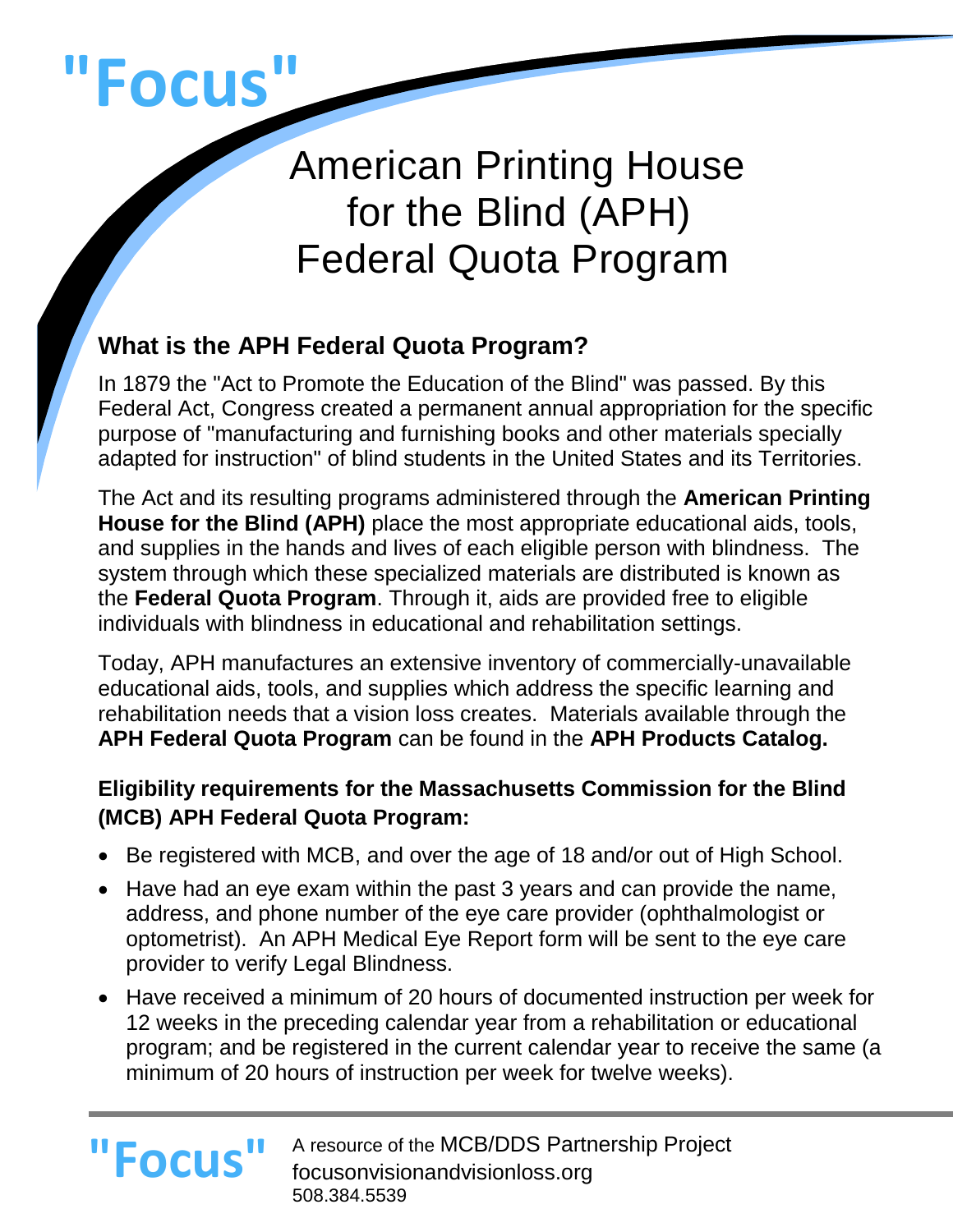# APH Federal Quota Account (continued)

#### **Who is eligible for the MCB APH Federal Quota Program?** (continued)

• Regarding the minimum of 20 hours of instruction per week for 12 weeks:

#### o **The 12 weeks do not need to be consecutive:**

Although social and leisure programs do not qualify as instruction, practice to develop skills can be used toward instructional hours.

#### o **Acceptable Documented Instruction include:**

Day Habilitation Support Plan (DHSP) Individualized Service Plan (ISP)

#### o **Rehabilitative Programs include:**

Adult Day Health Program Community Based Day Program Mobile Day Services (for adults who do not attend a rehabilitative program, but who have a service plan with instructional and rehabilitation goals).

#### **How does a person become registered with MCB?**

An individual's eye care provider (ophthalmologist or optometrist) must complete and send a Mandatory Report of Legal Blindness to MCB. For more information please visit: [www.mass.gov/eohhs/gov/departments/mcb/](file://///dds-fp-wre-101/dibonav$/APH/1%20APH%20ALL%20REGION%202015%202016/New%20Eligilbility%20and%20Order%20Process%208.2016/www.mass.gov/eohhs/gov/departments/mcb/) 

#### **How can an eligible adult register with the APH Federal Quota Program?**

Registration is easy by asking an individual's DDS Service Coordinator or MCB Case Manager to completely fill out the Pre-registration form for the MCB/APH Federal Quota Account found on [www.focusonvisionandvisionloss.org/aph-federal](http://www.focusonvisionandvisionloss.org/aph-federal-quota-account.html)[quota-account.html](http://www.focusonvisionandvisionloss.org/aph-federal-quota-account.html) and send to: [Lisa.DiBonaventura@state.ma.us](file:///C:/Users/robertsonm/AppData/Local/Microsoft/Windows/Temporary%20Internet%20Files/Content.Outlook/ECQXXZLF/Lisa.DiBonaventura@state.ma.us)

#### **When is the APH Federal Quota Account enrollment period open?**

Each adult meeting the APH Federal Quota Account eligibility requirements is invited to submit an APH registration form at any time during the year. The official yearly "open registration period" is from November until mid-February. Adults registered by mid-February each year can begin ordering on October 1st.

#### **How does the APH Federal Quota Program work?**

Once registered, MCB APH Federal Quota Account Ordering Information will be provided along with the yearly Federal Quota amount. Ordering Information will include directions for obtaining a paper catalog or viewing online. Each year, eligibility for every adult on the MCB APH Federal Quota Account will be reviewed.

A resource of the MCB/DDS Partnership Project **"Focus"** A resource of the MCB/DDS Partn 508.384.5539

l